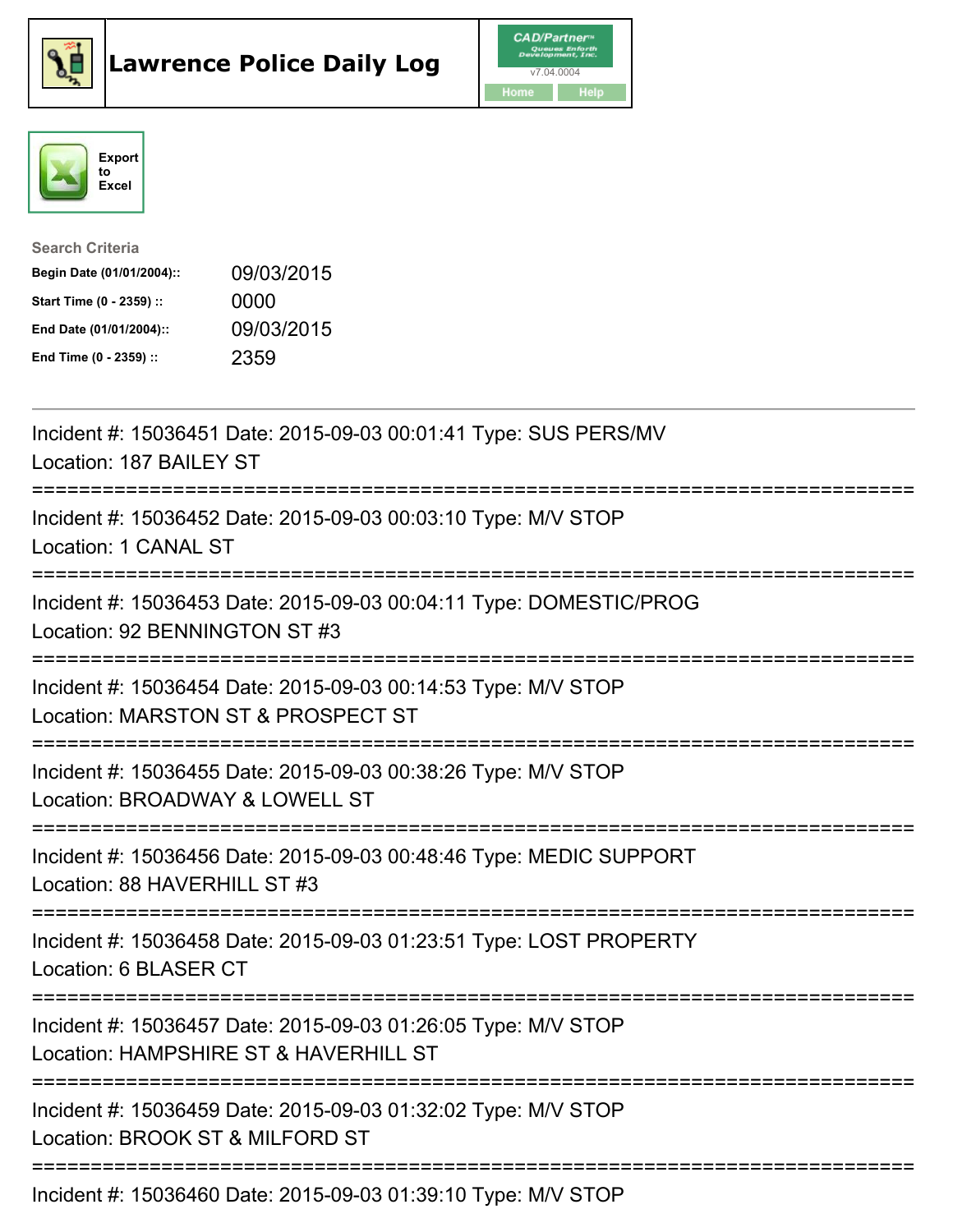| Location: HAVERHILL ST & LAWRENCE ST                                                                                             |
|----------------------------------------------------------------------------------------------------------------------------------|
| Incident #: 15036461 Date: 2015-09-03 01:48:20 Type: M/V STOP<br>Location: ELIZABETH ST & LOWELL ST                              |
| Incident #: 15036462 Date: 2015-09-03 01:50:34 Type: M/V STOP<br>Location: FERRY ST & MANN ST<br>=============================== |
| Incident #: 15036463 Date: 2015-09-03 01:51:17 Type: M/V STOP<br>Location: BRADFORD ST & BROADWAY                                |
| Incident #: 15036464 Date: 2015-09-03 01:52:33 Type: M/V STOP<br>Location: LA FRUITERIA / 75 MANCHESTER ST                       |
| Incident #: 15036465 Date: 2015-09-03 01:54:37 Type: M/V STOP<br>Location: S BROADWAY & SHATTUCK ST                              |
| :=====================<br>Incident #: 15036466 Date: 2015-09-03 01:55:46 Type: M/V STOP<br>Location: 15 FLORENCE AV              |
| Incident #: 15036467 Date: 2015-09-03 01:59:17 Type: M/V STOP<br>Location: FRANKLIN ST & LOWELL ST                               |
| Incident #: 15036468 Date: 2015-09-03 02:01:10 Type: M/V STOP<br>Location: ESSEX ST & NESMITH ST                                 |
| Incident #: 15036469 Date: 2015-09-03 02:05:14 Type: M/V STOP<br>Location: ANDOVER ST & STATE ST                                 |
| Incident #: 15036470 Date: 2015-09-03 02:06:04 Type: M/V STOP<br>Location: AUBURN ST & HAMPSHIRE ST                              |
| Incident #: 15036472 Date: 2015-09-03 02:06:11 Type: M/V STOP<br>Location: HOWARD ST & PLEASANT ST                               |
| Incident #: 15036471 Date: 2015-09-03 02:06:57 Type: M/V STOP<br>Location: BROADWAY & CROSS ST                                   |
| Incident #: 15036474 Date: 2015-09-03 02:10:03 Type: M/V STOP<br>Location: ANDOVER ST & BELKNAP ST                               |
| 00.00.00.10.0                                                                                                                    |

Incident #: 15036473 Date: 2015-09-03 02:10:34 Type: M/V STOP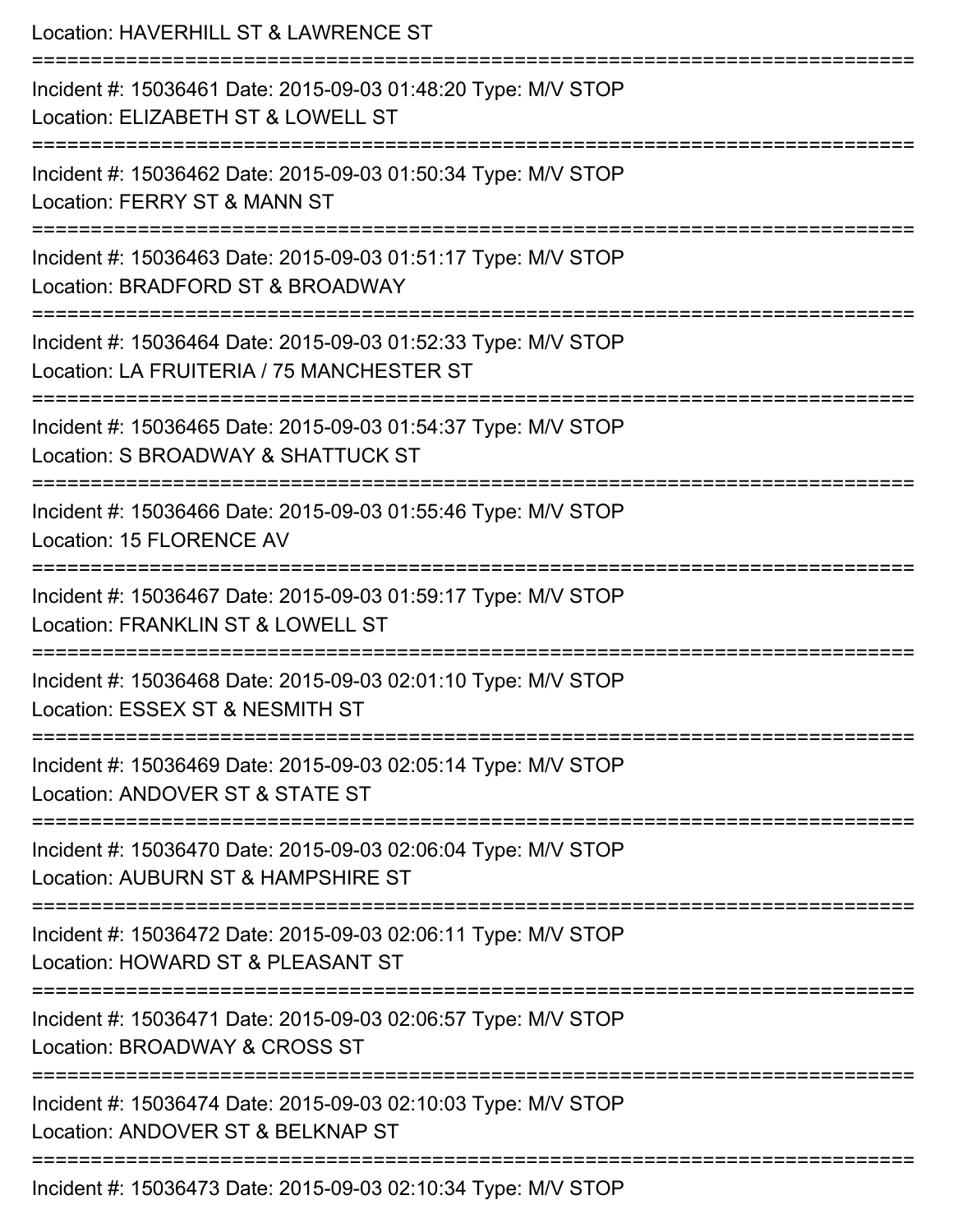| Incident #: 15036475 Date: 2015-09-03 02:15:20 Type: M/V STOP<br>Location: 178 WATER ST                     |
|-------------------------------------------------------------------------------------------------------------|
| Incident #: 15036476 Date: 2015-09-03 02:19:33 Type: M/V STOP<br>Location: LAWRENCE ST & STEARNS AV         |
| Incident #: 15036477 Date: 2015-09-03 02:36:59 Type: M/V STOP<br>Location: BROADWAY & GREEN ST              |
| Incident #: 15036478 Date: 2015-09-03 03:15:22 Type: M/V STOP<br>Location: AMESBURY ST & ESSEX ST           |
| Incident #: 15036479 Date: 2015-09-03 03:23:46 Type: ALARM OF FIRE<br>Location: 178 E HAVERHILL ST          |
| :================<br>Incident #: 15036480 Date: 2015-09-03 03:44:52 Type: M/V STOP<br>Location: WOODLAND ST |
| Incident #: 15036481 Date: 2015-09-03 04:25:07 Type: ALARMS<br>Location: 95 COMMON ST                       |
| Incident #: 15036482 Date: 2015-09-03 06:01:30 Type: ALARMS<br>Location: 580 ANDOVER ST                     |
| Incident #: 15036483 Date: 2015-09-03 07:18:27 Type: B&E/MV/PAST<br>Location: 46 MELVIN ST                  |
| Incident #: 15036484 Date: 2015-09-03 07:29:38 Type: PARK & WALK<br>Location: 205 BROADWAY                  |
| Incident #: 15036485 Date: 2015-09-03 07:29:55 Type: AUTO ACC/UNK PI<br>Location: 556 ANDOVER ST            |
| Incident #: 15036487 Date: 2015-09-03 07:39:43 Type: M/V STOP<br>Location: S BROADWAY & SHATTUCK ST         |
| Incident #: 15036486 Date: 2015-09-03 07:44:01 Type: M/V STOP<br>Location: 33 HAMLET ST                     |
| Incident #: 15036488 Date: 2015-09-03 07:57:35 Type: MEDIC SUPPORT                                          |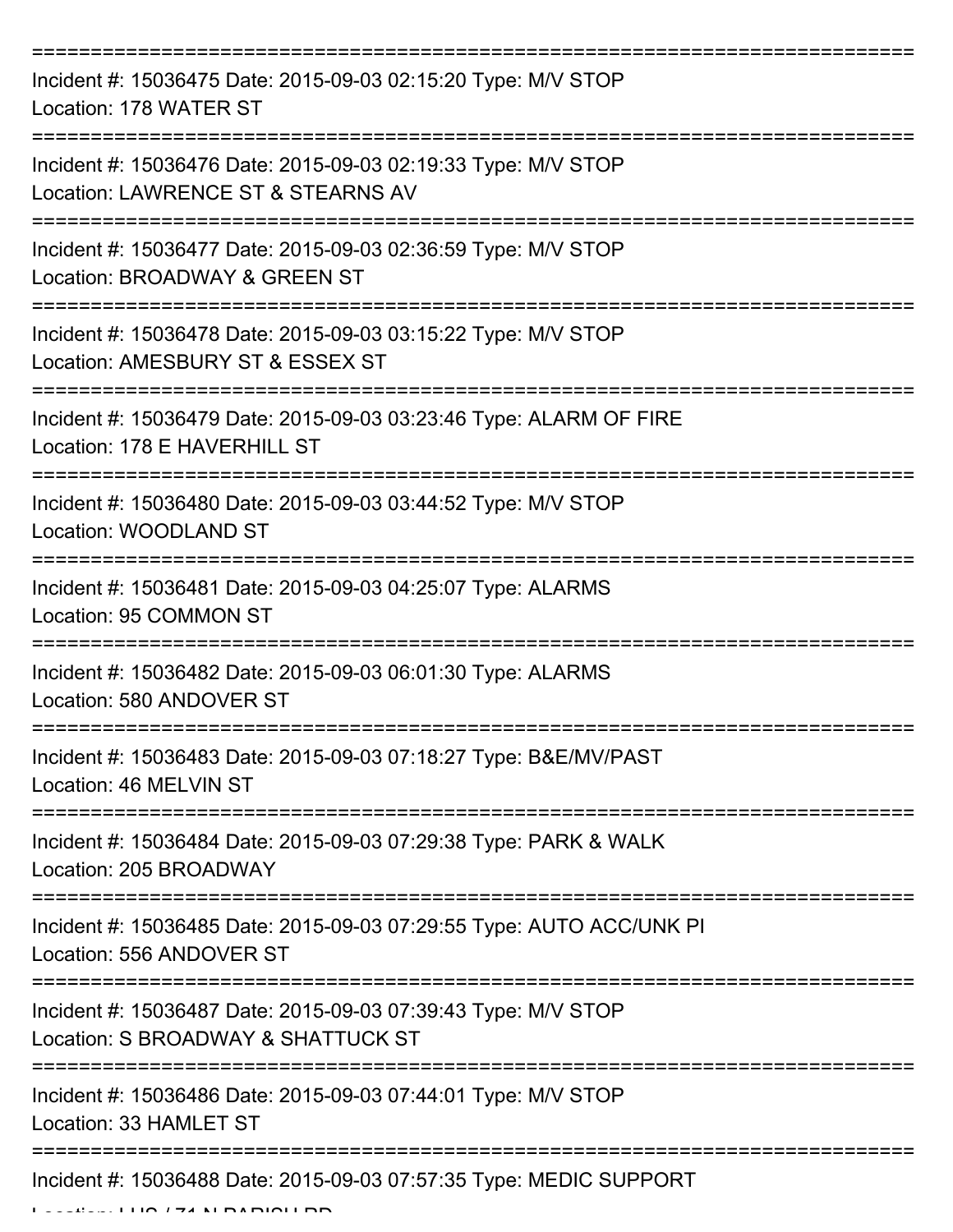| Incident #: 15036489 Date: 2015-09-03 07:57:49 Type: MAN DOWN<br>Location: 120 ABBOTT ST                     |
|--------------------------------------------------------------------------------------------------------------|
| Incident #: 15036490 Date: 2015-09-03 07:58:42 Type: M/V STOP<br>Location: ANDOVER ST & FOSTER ST            |
| Incident #: 15036491 Date: 2015-09-03 08:03:07 Type: GENERAL SERV<br>Location: 14 MARKET ST                  |
| Incident #: 15036492 Date: 2015-09-03 08:10:22 Type: M/V STOP<br>Location: HAMBLET ST & FOSTER DR            |
| Incident #: 15036493 Date: 2015-09-03 08:21:53 Type: HIT & RUN M/V<br>Location: 355 HAVERHILL ST             |
| Incident #: 15036494 Date: 2015-09-03 08:25:53 Type: M/V STOP<br><b>Location: CENTRAL BRIDGE</b>             |
| Incident #: 15036495 Date: 2015-09-03 08:45:45 Type: M/V STOP<br>Location: FRANKLIN ST & HAVERHILL ST        |
| Incident #: 15036496 Date: 2015-09-03 08:51:44 Type: M/V STOP<br>Location: AMESBURY ST & LOWELL ST           |
| Incident #: 15036497 Date: 2015-09-03 08:52:39 Type: CLOSE STREET<br>Location: BERKELEY ST & JACKSON ST      |
| Incident #: 15036498 Date: 2015-09-03 08:54:22 Type: SUS PERS/MV<br>Location: 515 ANDOVER ST                 |
| Incident #: 15036499 Date: 2015-09-03 09:10:18 Type: MEDIC SUPPORT<br>Location: 146 ABBOTT ST                |
| Incident #: 15036500 Date: 2015-09-03 09:13:46 Type: CK WELL BEING<br>Location: S UNION ST & SALEM ST        |
| Incident #: 15036501 Date: 2015-09-03 09:14:45 Type: INVESTIGATION<br>Location: BRUCE SCHOOL / 135 BUTLER ST |
| Incident #: 15036502 Date: 2015-09-03 09:19:16 Type: CK WELL BEING                                           |

Location: 610 HAV/EDHILL CT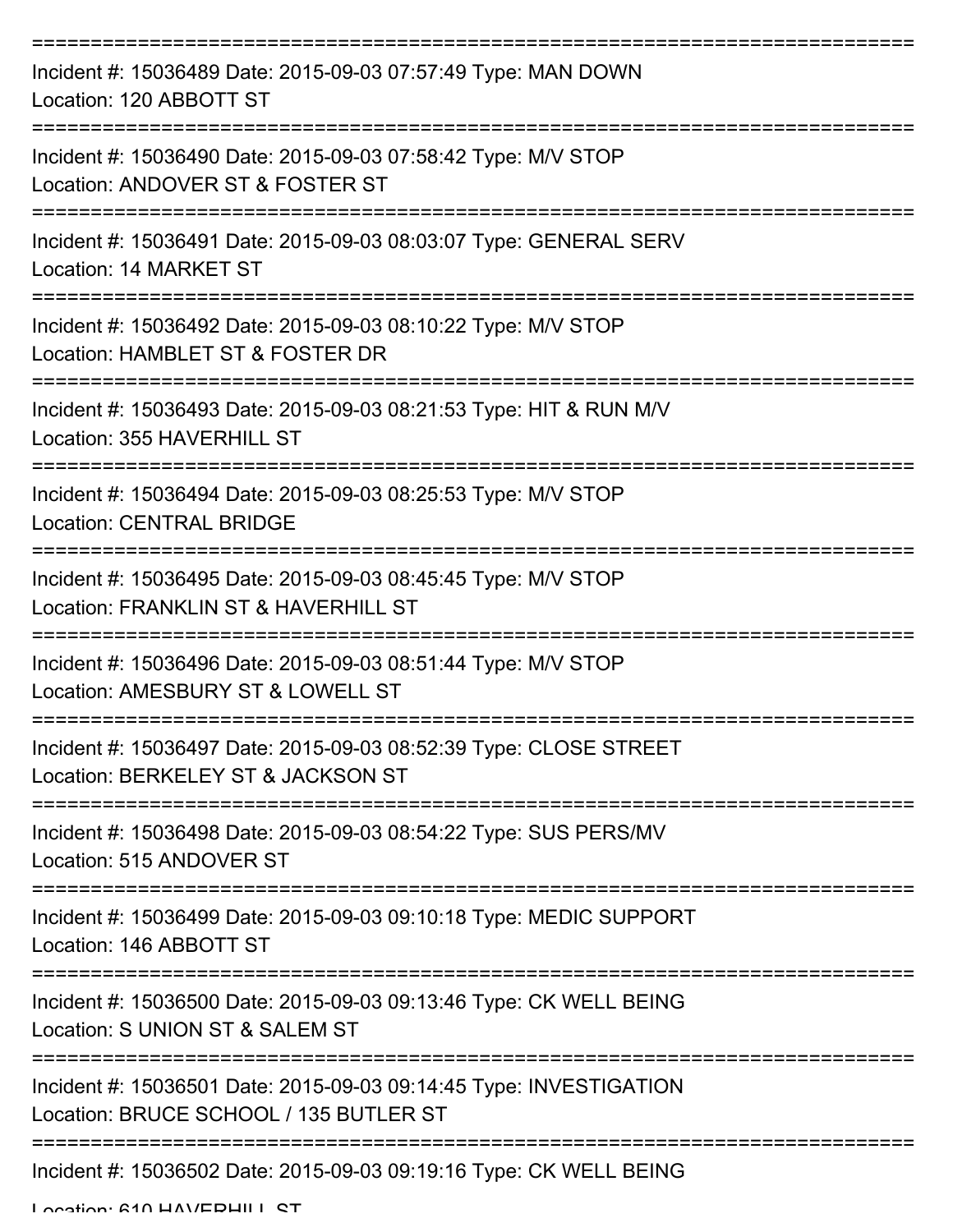| Incident #: 15036503 Date: 2015-09-03 09:26:35 Type: INVESTIGATION<br>Location: 582 ESSEX ST<br>--------------   |
|------------------------------------------------------------------------------------------------------------------|
| Incident #: 15036504 Date: 2015-09-03 09:26:47 Type: GEN OFFENCES<br>Location: 1 TREMONT ST<br>================= |
| Incident #: 15036505 Date: 2015-09-03 09:29:49 Type: B&E/PAST<br>Location: 51 HAVERHILL ST                       |
| Incident #: 15036506 Date: 2015-09-03 09:32:29 Type: GENERAL SERV<br>Location: METHUEN ST & MILL ST              |
| Incident #: 15036507 Date: 2015-09-03 09:42:13 Type: MV/BLOCKING<br>Location: 51 ESSEX ST                        |
| Incident #: 15036508 Date: 2015-09-03 09:47:03 Type: TOW/REPOSSED<br>Location: 15 BAY STATE RD                   |
| Incident #: 15036509 Date: 2015-09-03 09:49:17 Type: SUS PERS/MV<br>Location: 98 BRADFORD ST                     |
| Incident #: 15036510 Date: 2015-09-03 09:51:47 Type: 209A/SERVE<br>Location: 270 E HAVERHILL ST #20              |
| Incident #: 15036511 Date: 2015-09-03 09:58:03 Type: SUS PERS/MV<br>Location: DAISY ST & HOLLY ST                |
| Incident #: 15036512 Date: 2015-09-03 10:05:37 Type: FIGHT<br>Location: SPRINGFIELD & PARKER                     |
| Incident #: 15036513 Date: 2015-09-03 10:09:04 Type: M/V STOP<br>Location: ESSEX ST & FRANKLIN ST                |
| Incident #: 15036514 Date: 2015-09-03 10:19:43 Type: 209A/SERVE<br>Location: 201 BOXFORD ST #2                   |
| Incident #: 15036515 Date: 2015-09-03 10:19:48 Type: INVEST CONT<br>Location: 90 BROOKFIELD ST                   |
| Incident #: 15036516 Date: 2015-09-03 10:21:42 Type: M/V STOP<br>Location: CANAL ST & HAMPSHIRE ST               |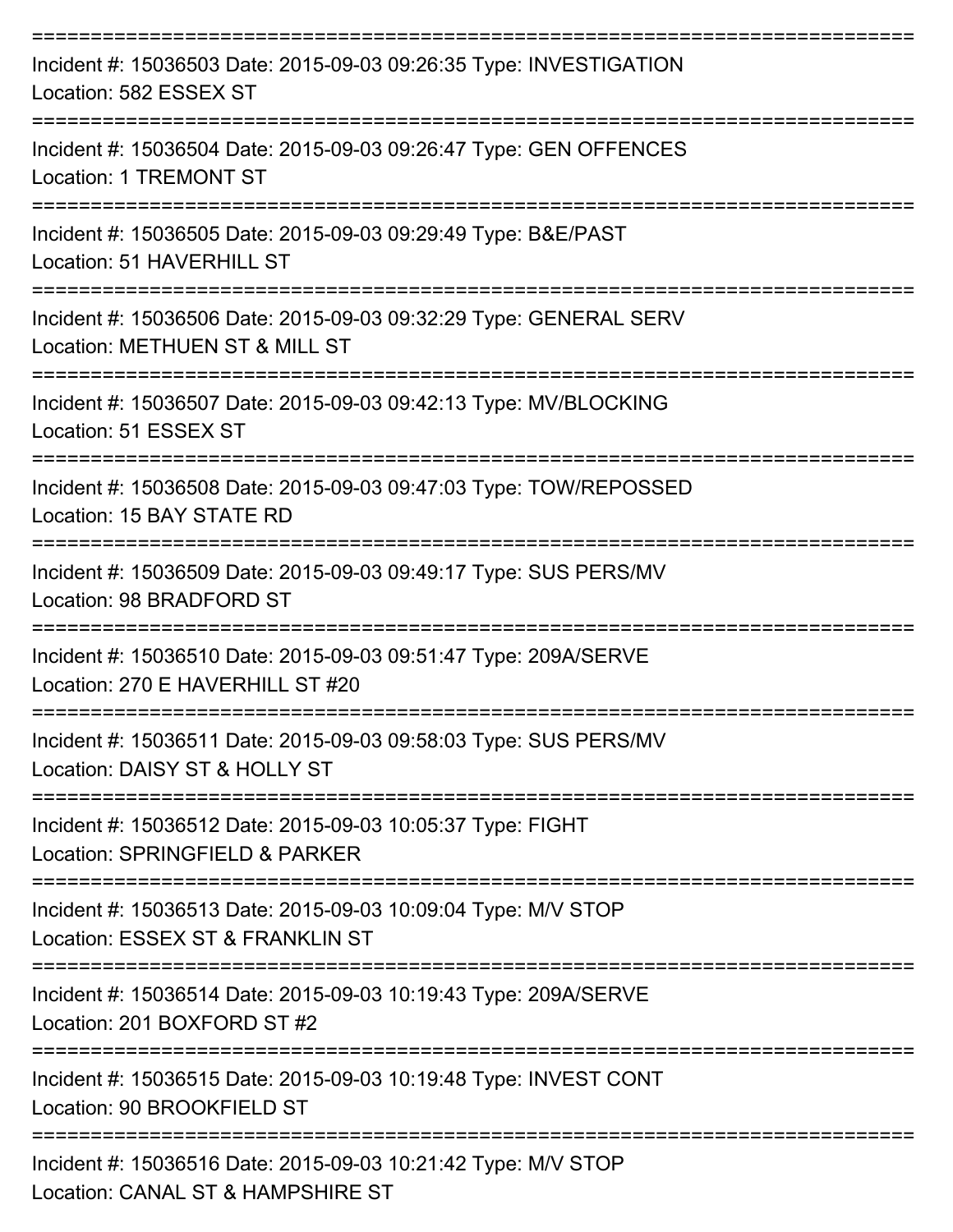| Incident #: 15036517 Date: 2015-09-03 10:29:34 Type: M/V STOP<br>Location: METHUEN ST & NEWBURY ST                                       |
|------------------------------------------------------------------------------------------------------------------------------------------|
| Incident #: 15036518 Date: 2015-09-03 10:33:38 Type: M/V STOP<br>Location: COMMON ST & JACKSON ST                                        |
| Incident #: 15036519 Date: 2015-09-03 10:35:00 Type: 209A/SERVE<br>Location: 82 ARLINGTON ST #3                                          |
| ================================<br>Incident #: 15036520 Date: 2015-09-03 10:43:14 Type: 209A/SERVE<br>Location: 3 WASHINGTON ST #2 FL 2 |
| Incident #: 15036521 Date: 2015-09-03 10:55:17 Type: M/V STOP<br>Location: WINTHROP & CAMBRIDGE<br>==================<br>=============   |
| Incident #: 15036523 Date: 2015-09-03 10:56:09 Type: 209A/SERVE<br>Location: 35 RESEVOIR TER                                             |
| Incident #: 15036522 Date: 2015-09-03 10:56:17 Type: M/V STOP<br>Location: MARLBORO ST & S UNION ST                                      |
| Incident #: 15036524 Date: 2015-09-03 10:59:46 Type: PARK & WALK<br>Location: BROADWAY                                                   |
| Incident #: 15036525 Date: 2015-09-03 11:02:30 Type: SELECTIVE ENF<br><b>Location: MERRIMACK ST</b>                                      |
| Incident #: 15036526 Date: 2015-09-03 11:08:52 Type: 209A/SERVE<br>Location: 12 COLUMBUS AV #1                                           |
| Incident #: 15036527 Date: 2015-09-03 11:26:49 Type: M/V STOP<br>Location: CANAL ST & UNION ST                                           |
| Incident #: 15036528 Date: 2015-09-03 11:41:20 Type: 209A/SERVE<br>Location: 48 CEDAR ST #3                                              |
| Incident #: 15036529 Date: 2015-09-03 11:42:55 Type: MEDIC SUPPORT<br>Location: 67 FRANKLIN ST #1                                        |
| Incident #: 15036530 Date: 2015-09-03 11:45:19 Type: RECOV/STOL/MV<br>Location: ARLINGTON ST & WALNUT ST                                 |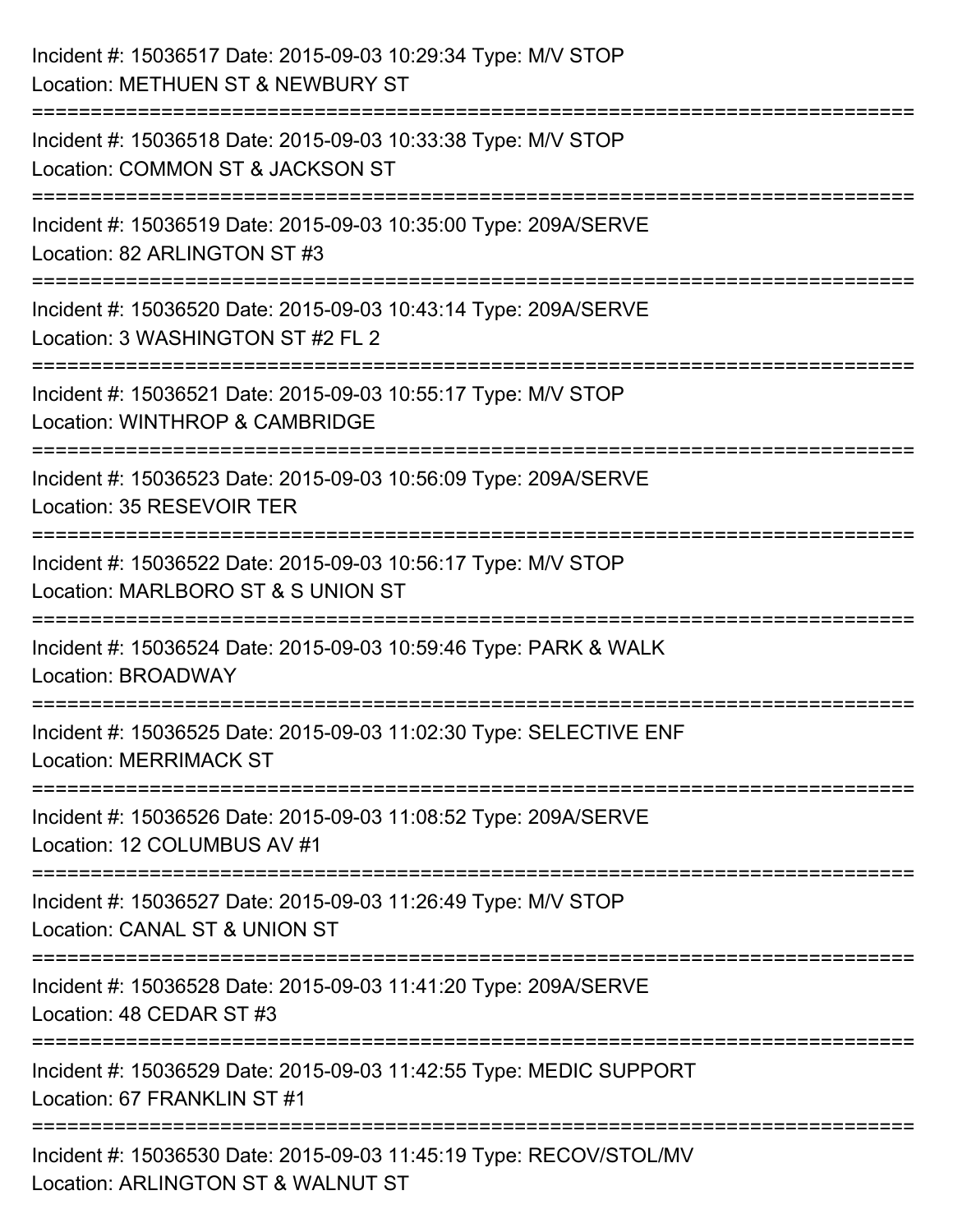| Incident #: 15036531 Date: 2015-09-03 11:49:47 Type: M/V STOP<br><b>Location: 500 MERRIMACK ST</b>                        |
|---------------------------------------------------------------------------------------------------------------------------|
| ========================<br>Incident #: 15036532 Date: 2015-09-03 11:56:23 Type: M/V STOP<br>Location: 201 MERRIMACK ST   |
| Incident #: 15036533 Date: 2015-09-03 12:09:11 Type: 209A/SERVE<br>Location: 73 BUNKERHILL ST #1<br>===================== |
| Incident #: 15036534 Date: 2015-09-03 12:20:45 Type: UNWANTEDGUEST<br>Location: 211 MERRIMACK ST                          |
| Incident #: 15036535 Date: 2015-09-03 12:23:42 Type: EXTRA SURVEIL<br>Location: DAISY ST & HOLLY ST<br>================   |
| Incident #: 15036536 Date: 2015-09-03 12:25:06 Type: EXTRA SURVEIL<br>Location: DAISY ST & HOLLY ST                       |
| Incident #: 15036537 Date: 2015-09-03 12:29:48 Type: AUTO ACC/PI<br>Location: ESSEX ST & LAWRENCE ST                      |
| Incident #: 15036538 Date: 2015-09-03 12:31:30 Type: AUTO ACC/PI<br>Location: LAWRENCE ST & MAPLE ST                      |
| Incident #: 15036539 Date: 2015-09-03 12:44:43 Type: ALARM/BURG<br>Location: 6 BERKELEY ST                                |
| Incident #: 15036540 Date: 2015-09-03 12:48:47 Type: GENERAL SERV<br>Location: NEW BALANCE / 5 S UNION ST                 |
| Incident #: 15036541 Date: 2015-09-03 12:51:49 Type: ALARM/BURG<br>Location: 20 KNOX ST #15                               |
| Incident #: 15036542 Date: 2015-09-03 12:57:06 Type: M/V STOP<br>Location: 205 BROADWAY                                   |
| Incident #: 15036543 Date: 2015-09-03 12:58:40 Type: GENERAL SERV<br>Location: MARSTON ST & SWAN ST                       |
| Incident #: 15036544 Date: 2015-09-03 13:07:05 Type: PARK & WALK<br><b>Location: MERRIMACK ST</b>                         |

===========================================================================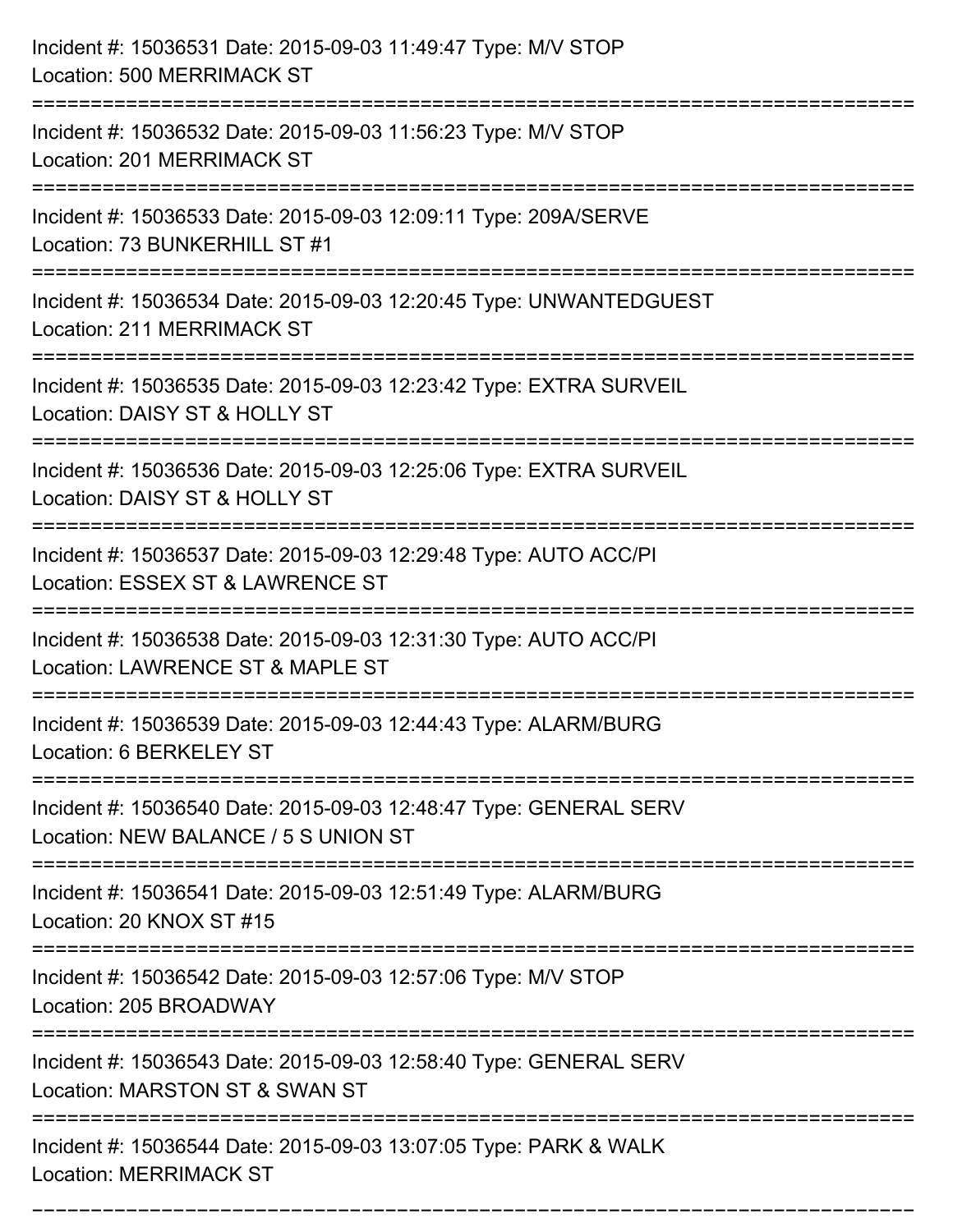| Incident #: 15036545 Date: 2015-09-03 13:09:18 Type: ALARM/BURG<br>Location: 65 DURSO AV                                             |
|--------------------------------------------------------------------------------------------------------------------------------------|
| Incident #: 15036546 Date: 2015-09-03 13:14:42 Type: M/V STOP<br>Location: GRAFTON ST & WINTHROP AV                                  |
| Incident #: 15036547 Date: 2015-09-03 13:20:19 Type: M/V STOP<br><b>Location: 500 MERRIMACK ST</b><br>:============================= |
| Incident #: 15036548 Date: 2015-09-03 13:21:30 Type: M/V STOP<br>Location: GRAFTON ST & WINTHROP AV                                  |
| Incident #: 15036549 Date: 2015-09-03 13:23:31 Type: DRUG VIO<br>Location: 391 HAMPSHIRE ST                                          |
| Incident #: 15036550 Date: 2015-09-03 13:24:13 Type: ANIMAL COMPL<br>Location: 47 PEARL ST                                           |
| Incident #: 15036551 Date: 2015-09-03 13:24:39 Type: LARCENY/PAST<br>Location: 3 BROOKFIELD ST                                       |
| Incident #: 15036552 Date: 2015-09-03 13:26:05 Type: AUTO ACC/NO PI<br>Location: 1 HAVERHILL ST                                      |
| Incident #: 15036553 Date: 2015-09-03 13:33:39 Type: 209A/SERVE<br>Location: 192 BRUCE ST                                            |
| Incident #: 15036554 Date: 2015-09-03 13:50:49 Type: CONFIS PROP<br>Location: 80 BODWELL ST                                          |
| Incident #: 15036555 Date: 2015-09-03 13:54:53 Type: RECOV/STOL/MV<br>Location: 139 MAY ST                                           |
| ======================<br>Incident #: 15036556 Date: 2015-09-03 14:03:23 Type: GENERAL SERV<br>Location: ARLINGTON ST & LAWRENCE ST  |
| Incident #: 15036557 Date: 2015-09-03 14:06:38 Type: LARCENY/PAST<br>Location: 308 WATER ST FL 1                                     |
| Incident #: 15036558 Date: 2015-09-03 14:09:01 Type: ALARM/BURG<br>Location: SPANISH ASSEMBLIES OF GOD CH / 14 VINE ST               |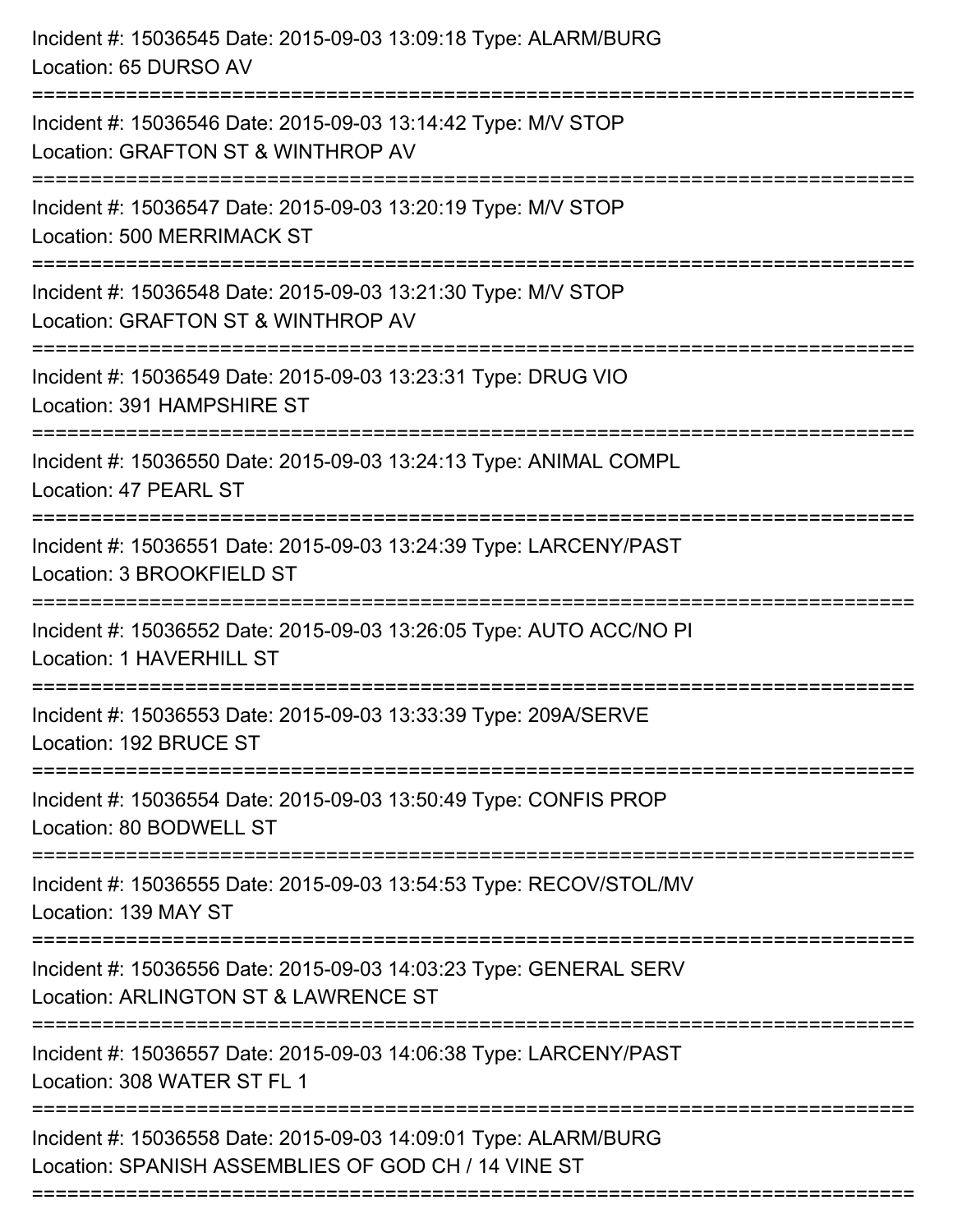Location: ANDOVER ST & BEACON ST =========================================================================== Incident #: 15036560 Date: 2015-09-03 14:30:22 Type: DISTURBANCE Location: 1 BERKELEY ST =========================================================================== Incident #: 15036561 Date: 2015-09-03 14:31:25 Type: 209A/SERVE Location: 178 UNION ST #3 =========================================================================== Incident #: 15036563 Date: 2015-09-03 14:31:32 Type: MEDIC SUPPORT Location: 490 ESSEX ST =========================================================================== Incident #: 15036562 Date: 2015-09-03 14:32:29 Type: AUTO ACC/NO PI Location: 9 OSGOOD ST =========================================================================== Incident #: 15036564 Date: 2015-09-03 14:35:46 Type: MEDIC SUPPORT Location: 87 SUMMER ST #1 =========================================================================== Incident #: 15036565 Date: 2015-09-03 14:40:08 Type: AUTO ACC/PI Location: COMMON ST & NEWBURY ST =========================================================================== Incident #: 15036567 Date: 2015-09-03 14:49:16 Type: HIT & RUN M/V Location: 235 WINTHROP AV =========================================================================== Incident #: 15036566 Date: 2015-09-03 14:52:01 Type: ANIMAL COMPL Location: 584 HAVERHILL ST =========================================================================== Incident #: 15036568 Date: 2015-09-03 14:57:12 Type: M/V STOP Location: MERRIMACK ST & PARKER ST =========================================================================== Incident #: 15036569 Date: 2015-09-03 15:02:26 Type: SUS PERS/MV Location: 73 WINTHROP AV =========================================================================== Incident #: 15036570 Date: 2015-09-03 15:06:08 Type: MAL DAMG PROG Location: 52 BELMONT ST =========================================================================== Incident #: 15036571 Date: 2015-09-03 15:19:42 Type: MEDIC SUPPORT Location: MCDONALDS / 50 BROADWAY =========================================================================== Incident #: 15036572 Date: 2015-09-03 15:20:43 Type: CK WELL BEING Location: 27 SARGENT ST FL 2ND ===========================================================================

Incident #: 15036573 Date: 2015 09 03 15:36:52 Type: EXTRA SURVEIL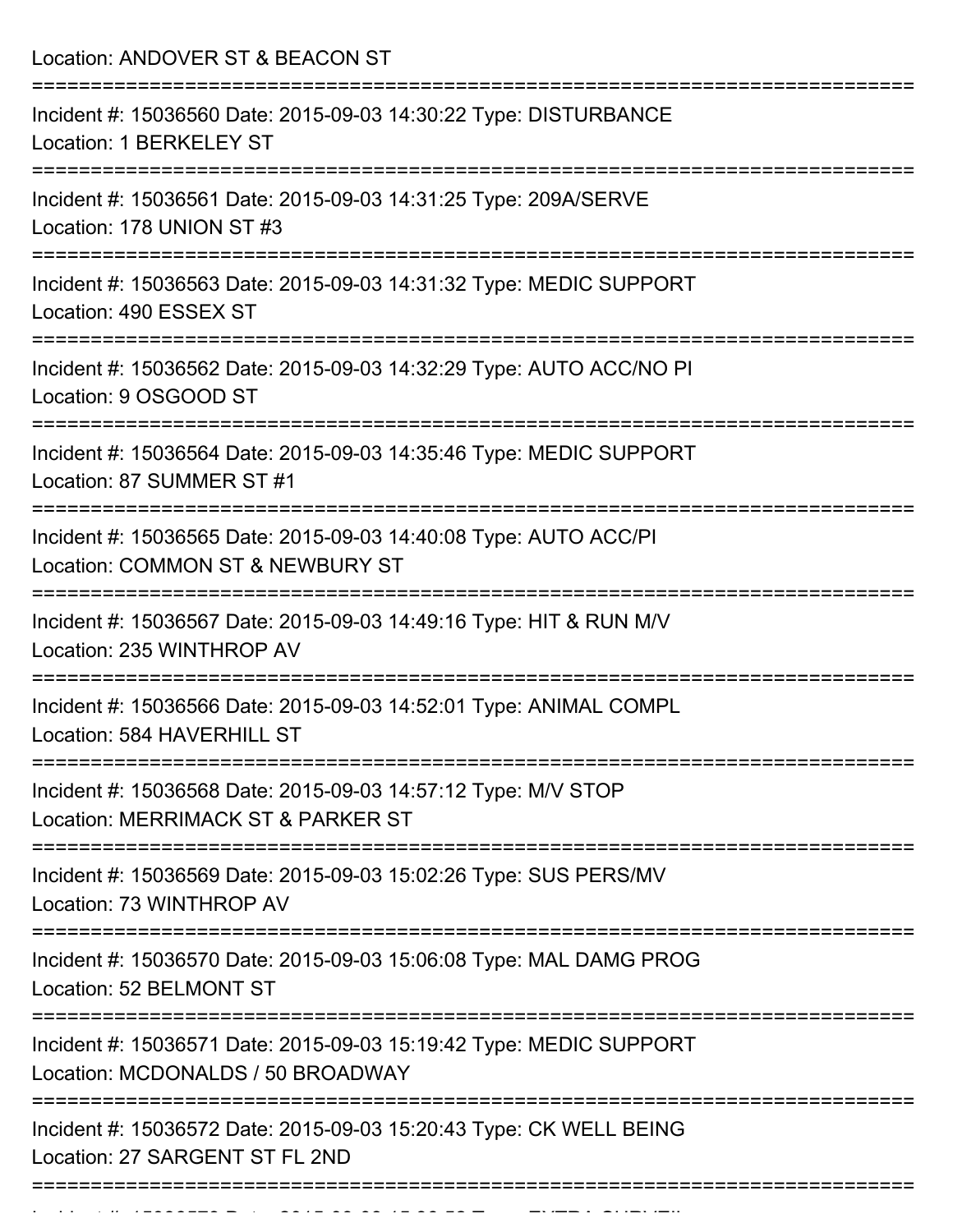Location: DAISY ST & HOLLY ST

| Incident #: 15036574 Date: 2015-09-03 15:57:07 Type: FIGHT<br>Location: ALDER ST & POPLAR ST       |
|----------------------------------------------------------------------------------------------------|
| Incident #: 15036575 Date: 2015-09-03 16:13:31 Type: VIO CITY ORD<br>Location: 19 BROOK ST #REAR   |
| Incident #: 15036576 Date: 2015-09-03 16:15:34 Type: M/V STOP<br>Location: ERVING AV & LAWRENCE ST |
| Incident #: 15036578 Date: 2015-09-03 16:22:45 Type: LARCENY/PAST<br>Location: 48 CEDAR ST         |
| Incident #: 15036577 Date: 2015-09-03 16:25:16 Type: KEEP PEACE<br>Location: 7 JACKSON TER FL 3    |
| Incident #: 15036579 Date: 2015-09-03 16:31:47 Type: LOST PROPERTY<br>Location: 131 WATER ST       |
| Incident #: 15036580 Date: 2015-09-03 16:51:29 Type: 209A/SERVE<br>Location: 1 TREMONT ST #2       |
| Incident #: 15036581 Date: 2015-09-03 17:07:30 Type: INVESTIGATION<br>Location: 90 LOWELI ST       |
| Incident #: 15036582 Date: 2015-09-03 17:07:31 Type: MV/BLOCKING<br>Location: 10 LEXINGTON ST      |
| Incident #: 15036583 Date: 2015-09-03 17:14:30 Type: DISORDERLY<br>Location: 45 AMES ST            |
| Incident #: 15036584 Date: 2015-09-03 17:20:10 Type: MEDIC SUPPORT<br>Location: 383 HAVERHILL ST   |
| Incident #: 15036585 Date: 2015-09-03 17:24:50 Type: AUTO ACC/NO PI<br>Location: 284 CARLETON ST   |
| Incident #: 15036587 Date: 2015-09-03 17:26:21 Type: KEEP PEACE<br>Location: 125 LAWRENCE ST #B    |
|                                                                                                    |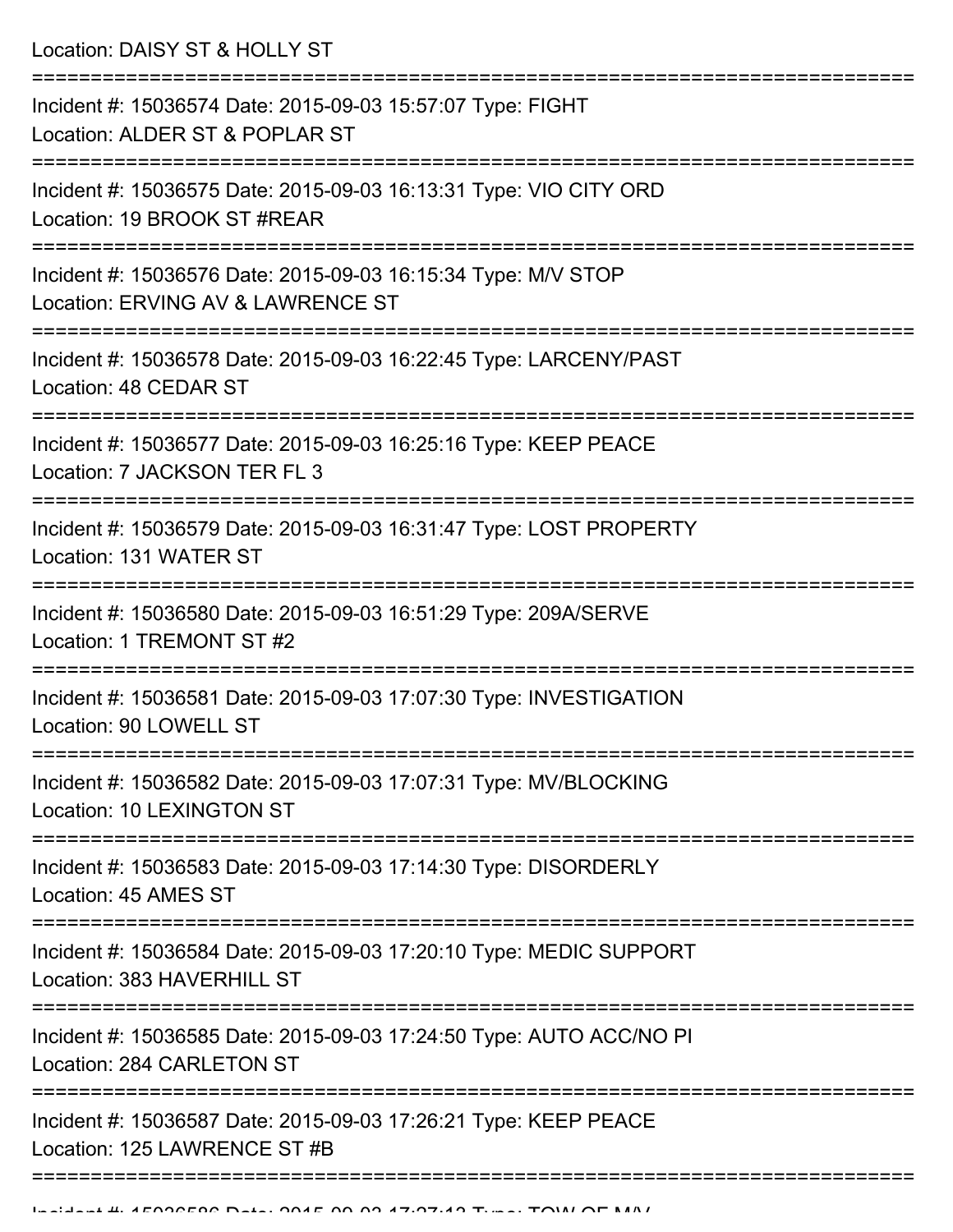| Location: BROADWAY & COMMON ST                                                                                                 |
|--------------------------------------------------------------------------------------------------------------------------------|
| Incident #: 15036588 Date: 2015-09-03 17:41:49 Type: EXTRA SURVEIL<br>Location: 700 ESSEX ST                                   |
| Incident #: 15036589 Date: 2015-09-03 17:42:21 Type: B&E/PAST<br>Location: 8 VANDERGRIFT ST                                    |
| Incident #: 15036590 Date: 2015-09-03 17:47:58 Type: SUS PERS/MV<br><b>Location: WEST ST</b>                                   |
| Incident #: 15036591 Date: 2015-09-03 18:06:04 Type: TOW OF M/V<br>Location: 392 ESSEX ST                                      |
| Incident #: 15036592 Date: 2015-09-03 18:09:51 Type: MAN DOWN<br>Location: 393 MT VERNON ST                                    |
| Incident #: 15036593 Date: 2015-09-03 18:19:54 Type: FIGHT<br>Location: 91 N PARISH RD                                         |
| Incident #: 15036594 Date: 2015-09-03 18:27:40 Type: M/V STOP<br>Location: CANAL ST & UNION ST                                 |
| Incident #: 15036596 Date: 2015-09-03 18:28:16 Type: B&E/PAST<br>Location: 70 BERKELEY ST FL 2                                 |
| Incident #: 15036595 Date: 2015-09-03 18:29:42 Type: NEIGHBOR PROB<br>Location: VALEBROOK APARTMENTS / 11 SUMMER ST #302N FL 3 |
| Incident #: 15036597 Date: 2015-09-03 18:34:51 Type: ALARM/BURG<br>Location: 52 OSGOOD ST                                      |
| Incident #: 15036598 Date: 2015-09-03 18:44:40 Type: M/V STOP<br>Location: E HAVERHILL ST & HIGH ST                            |
| Incident #: 15036599 Date: 2015-09-03 18:46:08 Type: M/V STOP<br><b>Location: 30 NEWBURY ST</b>                                |
| Incident #: 15036600 Date: 2015-09-03 18:48:01 Type: M/V STOP<br>Location: PLEASANT ST & PLEASANT TER                          |
| Incident #: 15036601 Date: 2015-09-03 18:51:21 Type: HIT & RUN M/V                                                             |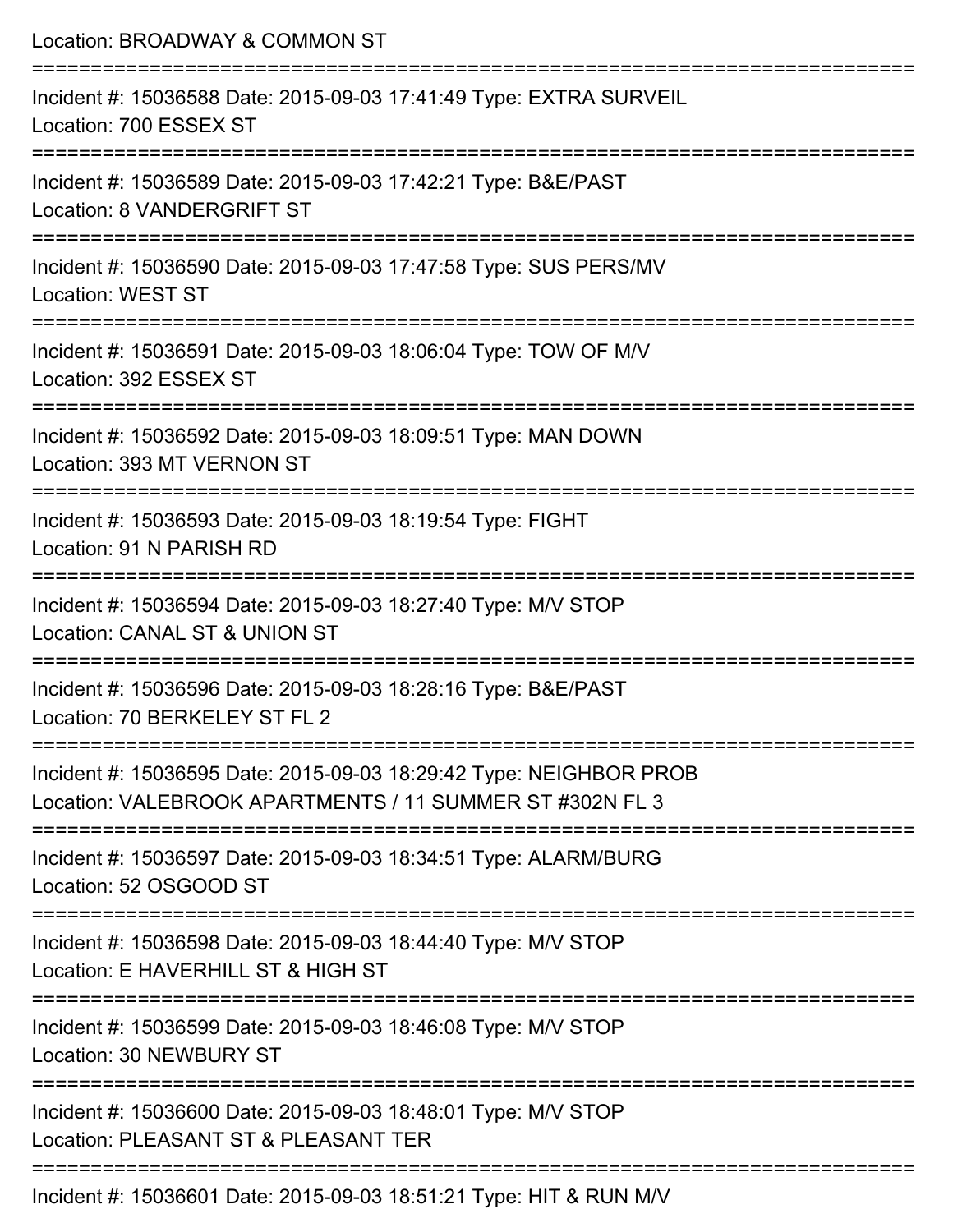| Incident #: 15036602 Date: 2015-09-03 19:00:09 Type: ANIMAL COMPL<br><b>Location: BARKER ST</b>       |
|-------------------------------------------------------------------------------------------------------|
| Incident #: 15036605 Date: 2015-09-03 19:08:49 Type: HIT & RUN M/V<br>Location: 225 JACKSON ST        |
| Incident #: 15036604 Date: 2015-09-03 19:11:30 Type: NOTIFICATION<br>Location: 14 LOUISBERG ST        |
| Incident #: 15036606 Date: 2015-09-03 19:17:25 Type: M/V STOP<br>Location: BERKELEY ST & JACKSON ST   |
| Incident #: 15036607 Date: 2015-09-03 19:35:54 Type: A&B PAST<br>Location: 1 WASHINGTON ST FL 3       |
| Incident #: 15036608 Date: 2015-09-03 19:55:00 Type: LOUD NOISE<br>Location: 36 BOXFORD ST            |
| Incident #: 15036610 Date: 2015-09-03 20:10:34 Type: LOUD NOISE<br>Location: 89 OAK ST                |
| Incident #: 15036609 Date: 2015-09-03 20:11:25 Type: STOL/MV/PAS<br>Location: 112 MARSTON ST #215     |
| Incident #: 15036611 Date: 2015-09-03 20:14:05 Type: MAN DOWN<br>Location: AVON ST & E HAVERHILL ST   |
| Incident #: 15036612 Date: 2015-09-03 20:16:32 Type: NOISE ORD<br>Location: 584 ESSEX ST              |
| Incident #: 15036613 Date: 2015-09-03 20:23:31 Type: M/V STOP<br>Location: ANDOVER ST & BROOKFIELD ST |
| Incident #: 15036614 Date: 2015-09-03 20:37:58 Type: ANIMAL COMPL<br>Location: 584 HAVERHILL ST       |
| Incident #: 15036617 Date: 2015-09-03 20:42:57 Type: RECOV/STOL/MV<br>Location: ACTON ST & WEST ST    |
| Incident #: 15036615 Date: 2015-09-03 20:44:36 Type: WOMAN DOWN                                       |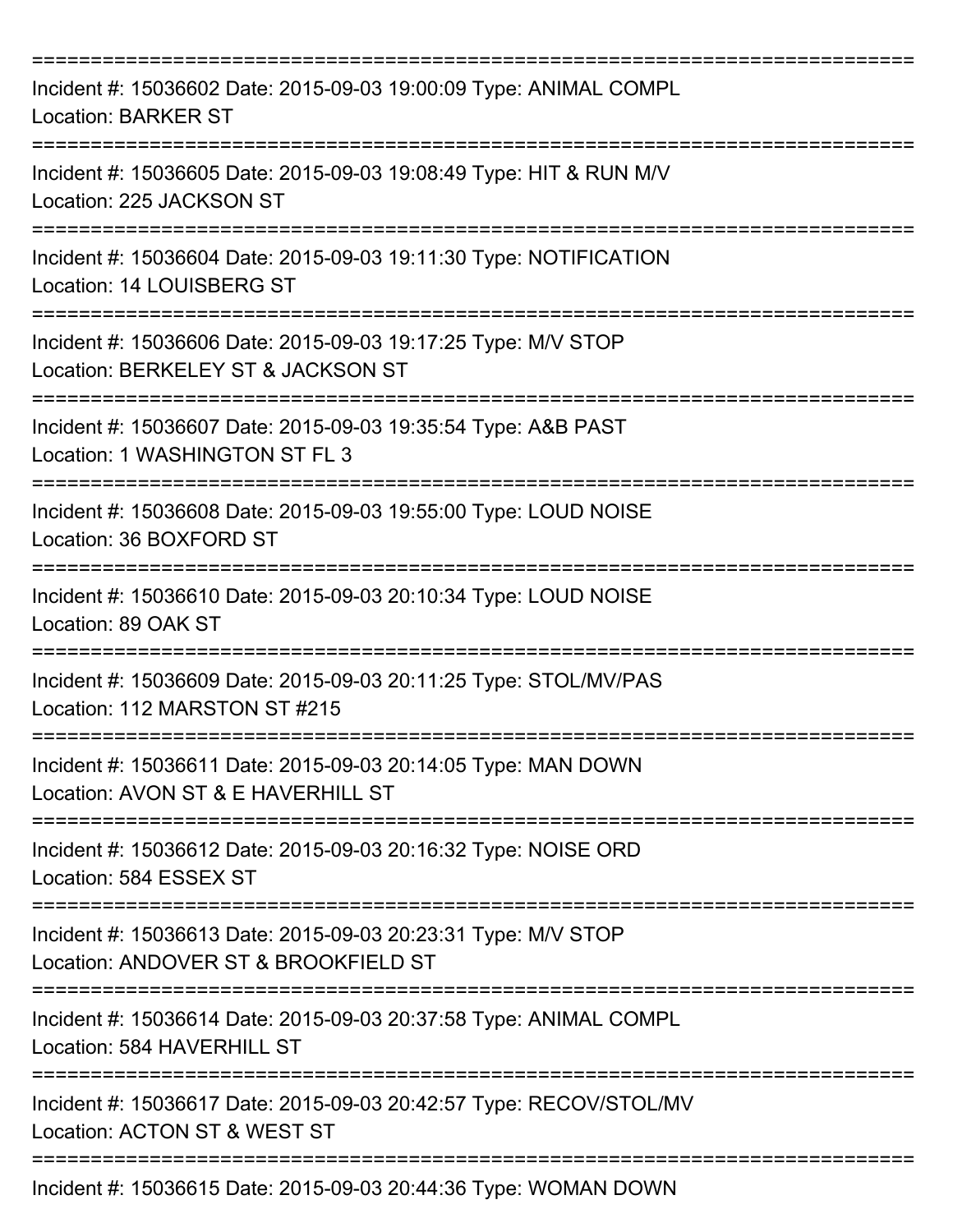| Incident #: 15036616 Date: 2015-09-03 20:46:29 Type: ALARM/BURG<br>Location: PILA DE MODA / 582 ESSEX ST       |
|----------------------------------------------------------------------------------------------------------------|
| Incident #: 15036618 Date: 2015-09-03 20:53:00 Type: DRUG VIO<br>Location: 112 MARSTON ST                      |
| Incident #: 15036619 Date: 2015-09-03 20:59:24 Type: ALARM/BURG<br>Location: 582 ESSEX ST                      |
| Incident #: 15036620 Date: 2015-09-03 21:03:08 Type: ALARM/BURG<br>Location: 1504 GARDEN ST                    |
| Incident #: 15036621 Date: 2015-09-03 21:09:58 Type: M/V STOP<br>Location: 370 AMES ST                         |
| Incident #: 15036622 Date: 2015-09-03 21:13:58 Type: M/V STOP<br>Location: 370 AMES ST                         |
| Incident #: 15036623 Date: 2015-09-03 21:22:56 Type: WOMAN DOWN<br><b>Location: 52 NEWBURY ST</b>              |
| Incident #: 15036624 Date: 2015-09-03 21:23:27 Type: DRUG OVERDOSE<br>Location: 13 JORDAN ST #1                |
| Incident #: 15036625 Date: 2015-09-03 21:27:28 Type: ALARM/BURG<br>Location: HENNESSEY SCHOOL / 122 HANCOCK ST |
| Incident #: 15036626 Date: 2015-09-03 21:33:12 Type: UNKNOWN PROB<br>Location: 518 HAVERHILL ST                |
| Incident #: 15036627 Date: 2015-09-03 21:47:09 Type: SUS PERS/MV<br>Location: 53 BRADFORD ST                   |
| Incident #: 15036628 Date: 2015-09-03 21:52:36 Type: MEDIC SUPPORT<br>Location: 80 HOLLY ST FL 2               |
| Incident #: 15036629 Date: 2015-09-03 21:56:21 Type: M/V STOP<br>Location: 1 MARGIN ST                         |
| Incident #: 15036630 Date: 2015-09-03 22:05:25 Type: LOUD NOISE                                                |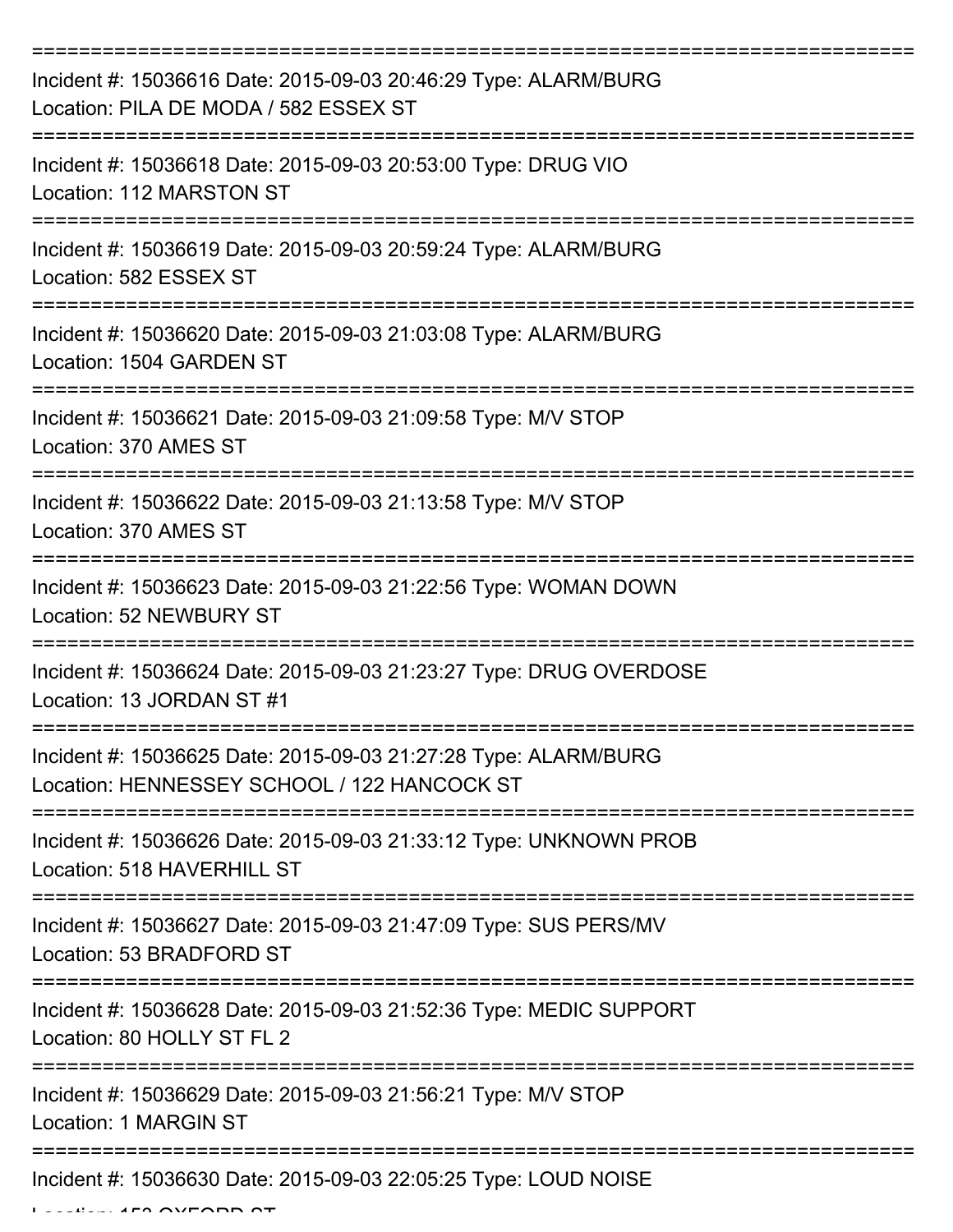| Incident #: 15036631 Date: 2015-09-03 22:14:06 Type: SUS PERS/MV<br><b>Location: HIGH ST</b>                 |
|--------------------------------------------------------------------------------------------------------------|
| Incident #: 15036632 Date: 2015-09-03 22:30:58 Type: M/V STOP<br>Location: BROADWAY & HAVERHILL ST           |
| Incident #: 15036634 Date: 2015-09-03 22:35:53 Type: NOTIFICATION<br>Location: 25 CROSBY ST<br>------------- |
| Incident #: 15036633 Date: 2015-09-03 22:36:00 Type: M/V STOP<br>Location: HAVERHILL ST & WEST ST            |
| Incident #: 15036636 Date: 2015-09-03 22:48:24 Type: SUS PERS/MV<br>Location: 220 MERRIMACK ST               |
| Incident #: 15036635 Date: 2015-09-03 22:48:25 Type: M/V STOP<br>Location: CANAL ST & UNION ST               |
| Incident #: 15036637 Date: 2015-09-03 22:59:17 Type: DOMESTIC/PROG<br>Location: BUNKERHILL ST & LAWRENCE ST  |
| Incident #: 15036638 Date: 2015-09-03 23:00:48 Type: DOMESTIC/PROG<br>Location: 11 SHAWSHEEN RD              |
| Incident #: 15036639 Date: 2015-09-03 23:06:42 Type: M/V STOP<br>Location: 1 WEST ST                         |
| Incident #: 15036640 Date: 2015-09-03 23:11:08 Type: M/V STOP<br>Location: 76 BUNKERHILL ST                  |
| Incident #: 15036641 Date: 2015-09-03 23:23:50 Type: DOMESTIC/PROG<br>Location: 32 JEFFERSON ST              |
| Incident #: 15036642 Date: 2015-09-03 23:25:28 Type: ASSIST FIRE<br>Location: 30 INTERNATIONAL WY            |
| Incident #: 15036643 Date: 2015-09-03 23:28:25 Type: M/V STOP<br>Location: BROADWAY & LOWELL ST              |
| Incident #: 15036644 Date: 2015-09-03 23:43:38 Type: NOISE ORD                                               |

Location: 71 ELM ST